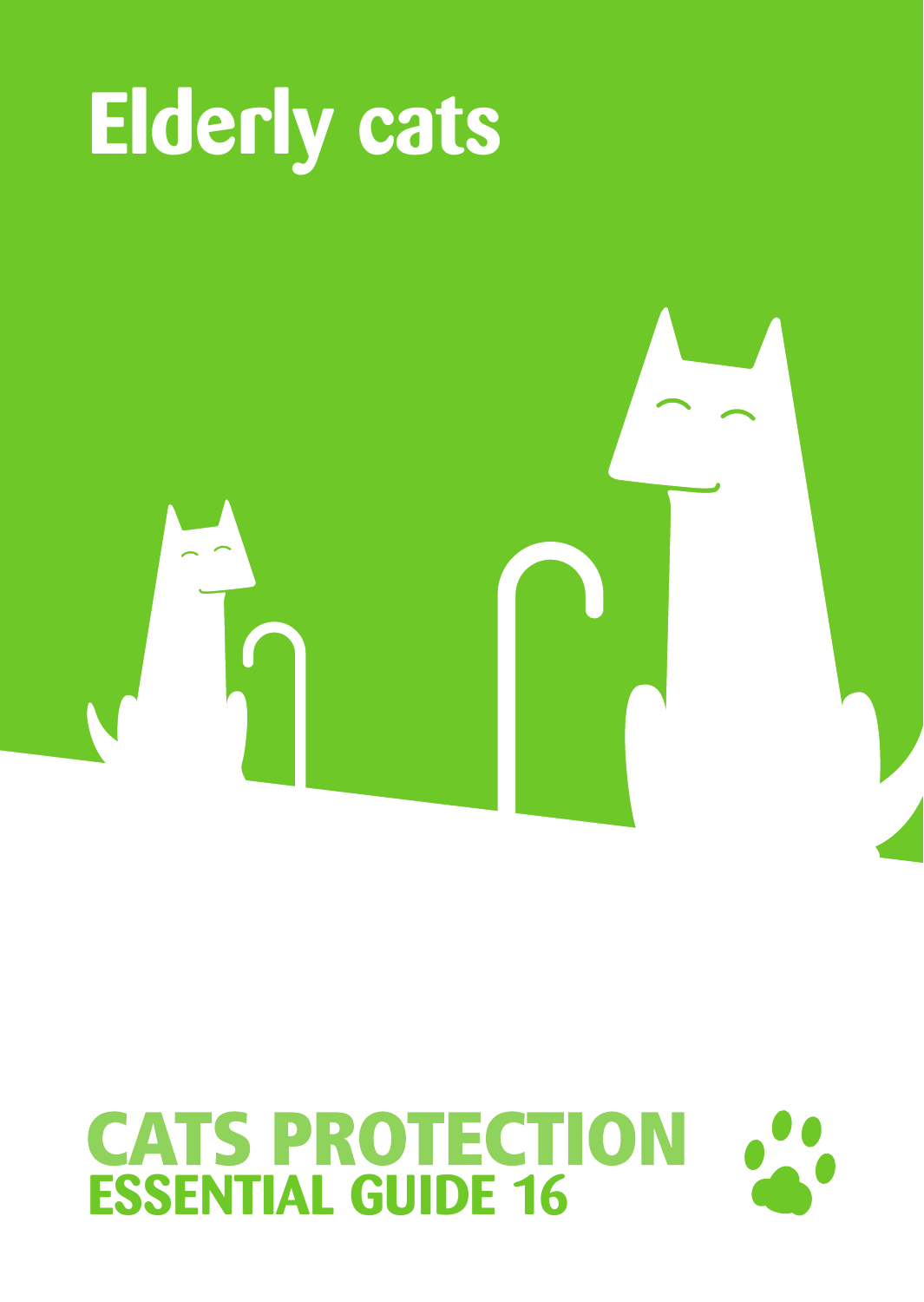## **Not yet over the hill, but often overlooked**

As your cat enters their golden years, they'll need some extra understanding for their changing lifestyle. Cats are generally considered geriatric from around 12 years of age and there are lots of simple steps you can take to ensure the later years of your cat's life are comfortable and happy. You will be rewarded with a content pet, who is often happy to spend much time quietly at home as a wonderful companion.

### **What happens during ageing?**

- **•** Activity levels decrease and muscle tone reduces
- **•** Appetite and/or fluid intake may change
- **•** Vision and/or hearing may not be as acute
- **•** Bowel and urinary system functions may change
- **•** The immune system may weaken
- **•** Light sleep may increase but deep sleep decreases
- **•** Coat condition may deteriorate
- **•** Age-associated disorders may develop, such as arthritis, diabetes, hyperthyroidism or renal impairment
- **•** Psychological and behavioural changes can occur, such as senility, aggression, increased dependence or excessive vocalisation

Many owners view ageing as a 'normal' process and feel that nothing will help their cat, and some owners worry about mentioning problems they've noticed in their older cat as they fear the vet will say it's serious or that the cat may need to be euthanased. However, these concerns are often unfounded and your vet is there to help wherever they can. Talk to your vet to discuss any concerns you may have. It is very important to take your older cat to see the vet regularly to ensure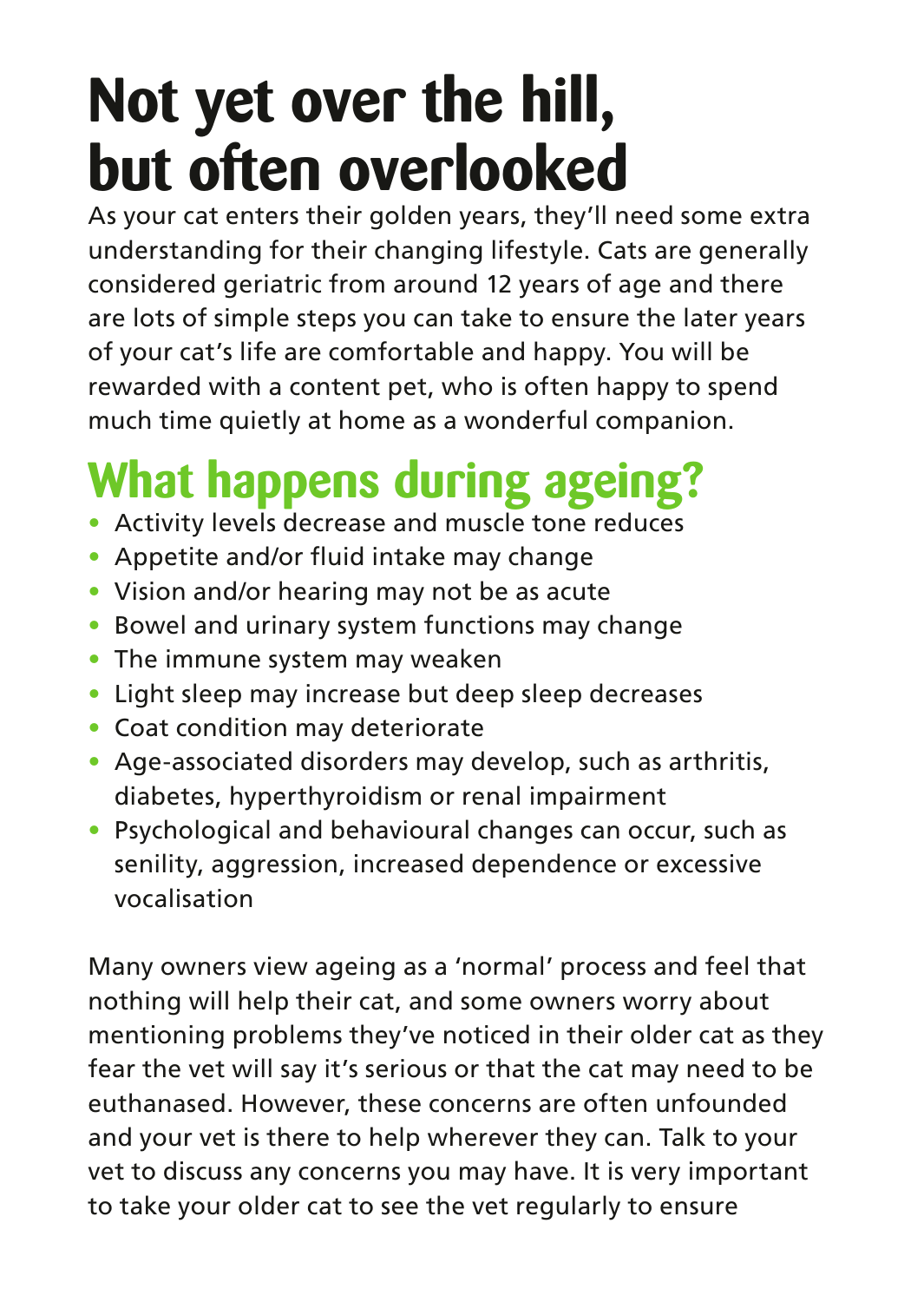they are not suffering or in hidden pain – there are lots of treatments available for many of the issues. You'll want them to enjoy their golden years free from discomfort.

### **Preventative healthcare**

Elderly cats usually need to be taken to the vet for a health check more often than younger, healthier cats, particularly if they have any age-associated symptoms or diseases. Your vet can advise you on how frequently they need to be seen and many surgeries now run special 'geriatric' clinics. Regular weight checks are also important, as are keeping up regular booster vaccinations because cats' immune systems can weaken with age.

### **Feeding requirements**

There is a variety of senior diets available to provide balanced nutrition aimed specifically for older cats. Always ensure that fresh water is always on offer in several different locations throughout the home, including upstairs and downstairs. Provide smaller meals little and often. Monitor your cat's appetite closely as this can decrease or increase, depending on a variety of health factors. If your cat's sense of smell reduces, this can lead to a decrease in appetite – you can try warming the food, which will increase the smell and encourage feeding.

### **Surgery considerations**

Any surgery on an elderly cat should be considered carefully as there may be an increased risk of other health problems. Your vet will carry out a thorough pre-operative assessment to check your cat's internal health. They can advise you on any specific, individual concerns and may suggest diagnostic tests to be run first.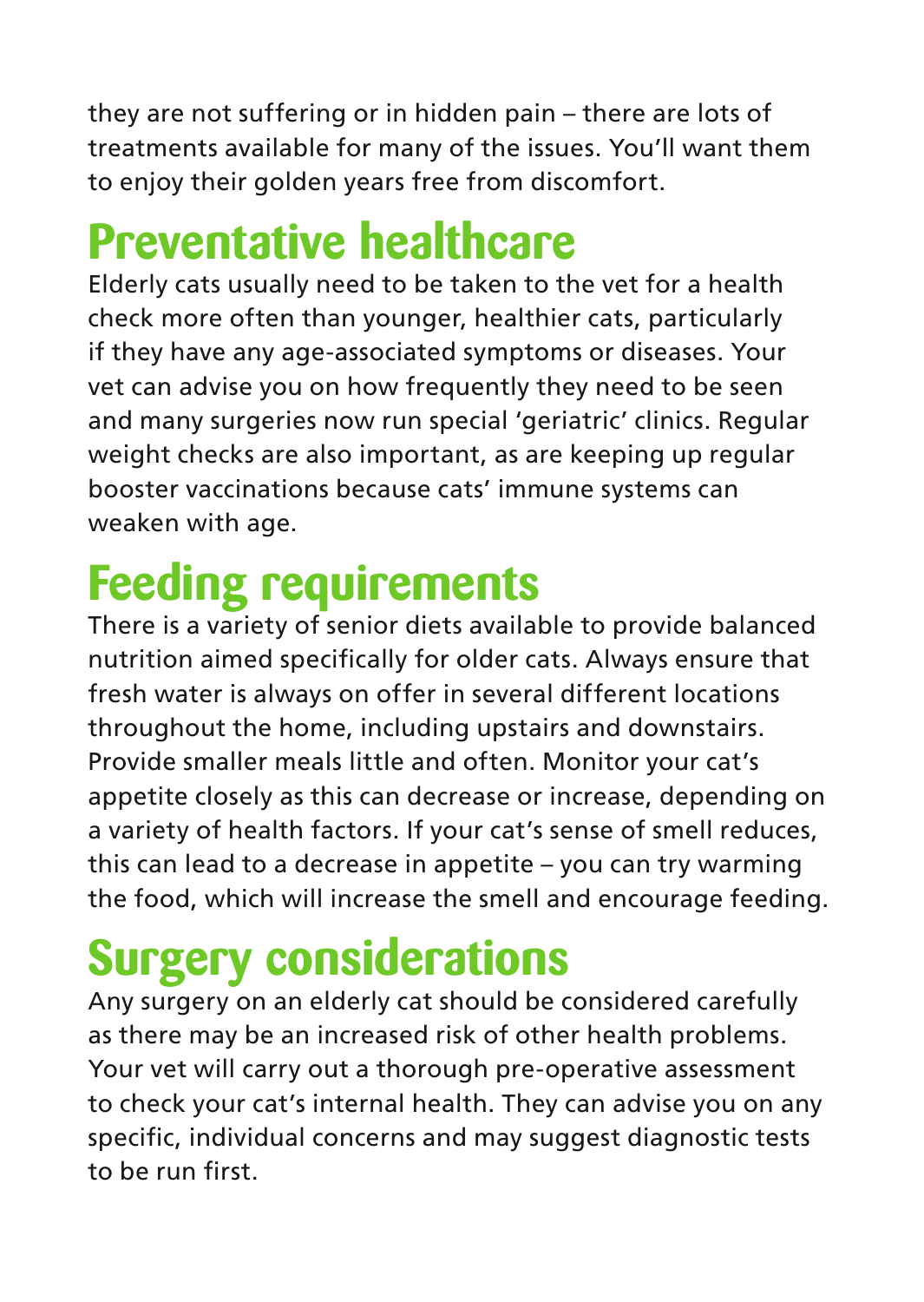### **Grooming**

Older cats experiencing stiffness may find it more difficult to wash and groom so may have a poorer coat condition. You may need to help by grooming your cat gently with a soft brush. Check their claws regularly as they may have difficulty scratching to keep their claws in shape. As cats get older, their claws can become thicker and longer. Be careful that their claws don't curl round into their pads. Staff at your veterinary surgery can advise you how to look after their coat and claws. Be aware that cats may be sensitive to being touched or groomed in certain areas if they have pain or discomfort.

### **When to take your cat to the vet**

In addition to your regular pet health checks, your cat should be seen by a vet if there are changes to their:

- **•** general health
- **•** appetite and/or thirst
- **•** elimination of faeces and/or urine
- **•** mobility/activity or if they seem to be in pain
- **•** behaviour including vocalisation or grumpiness. Reduced interaction with you or other pets can be a sign that not all is well with your pet's health

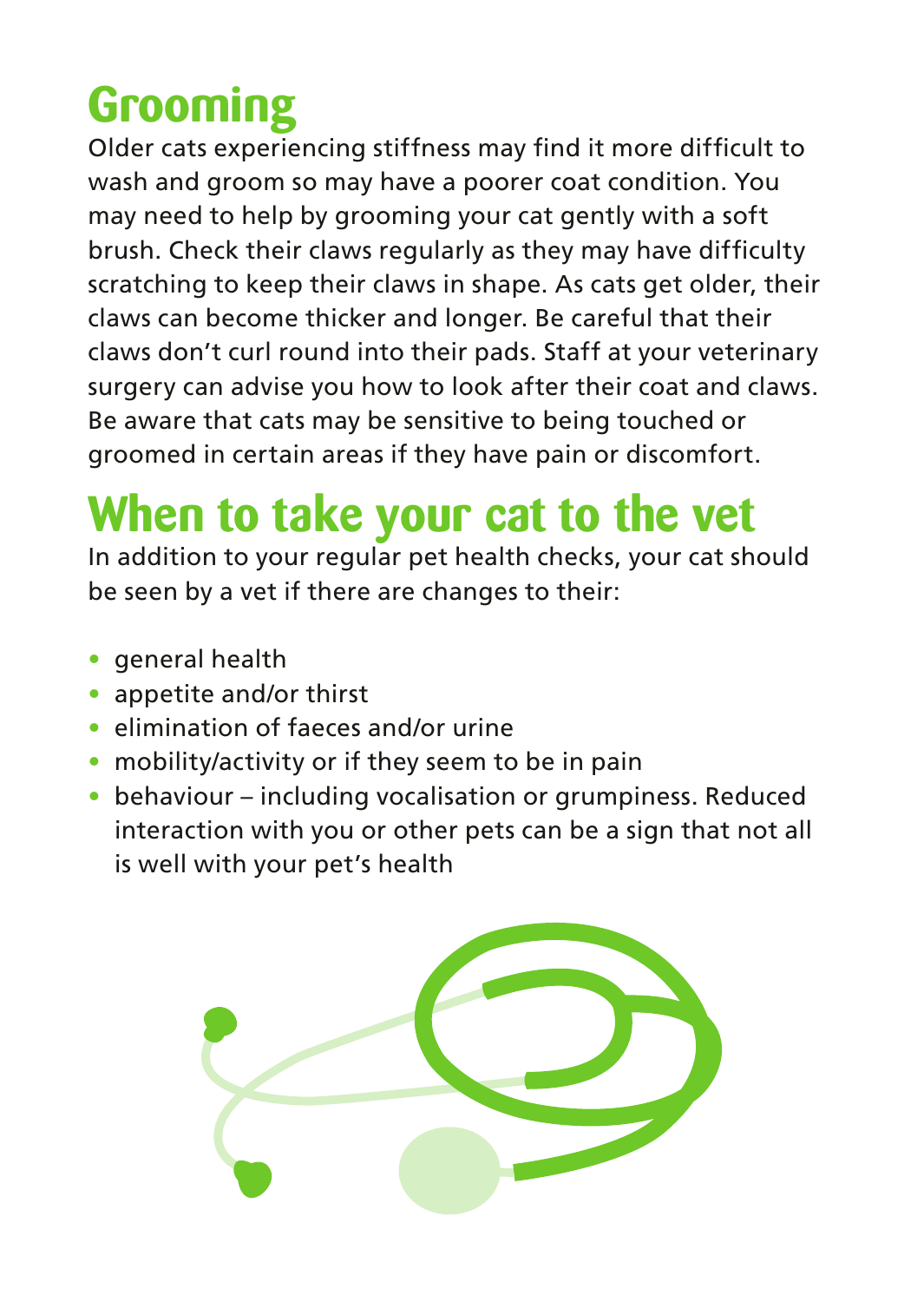#### For more information, see Cats Protection's *Veterinary Guide: You and your vet*.

The following indicates some health issues to watch out for, that elderly cats can be predisposed to:

#### **Senility and cognitive dysfunction**

Cognitive dysfunction is a decline in higher brain functions, including memory and learning that often occurs with old age. Sians include:

- **•** disorientation
- **•** changes in social and environmental interaction
- **•** changes in sleeping/waking patterns, such as sleeping more during the day and being restless at night
- **•** vocalisation
- **•** house soiling

If you have noticed any changes in your cat's behaviour, take them to your vets for a health check, discussing the behaviour changes with your vet in as much detail as you can.

#### **Constipation**

Cats can experience changes in bowel habits as they grow older, including constipation. Signs of constipation include decreased frequency of passing faeces, straining to pass, pain and/or crying when trying to and passing hard faeces. You must ensure your cat always has access to fresh water – speak to your vet for dietary and treatment advice.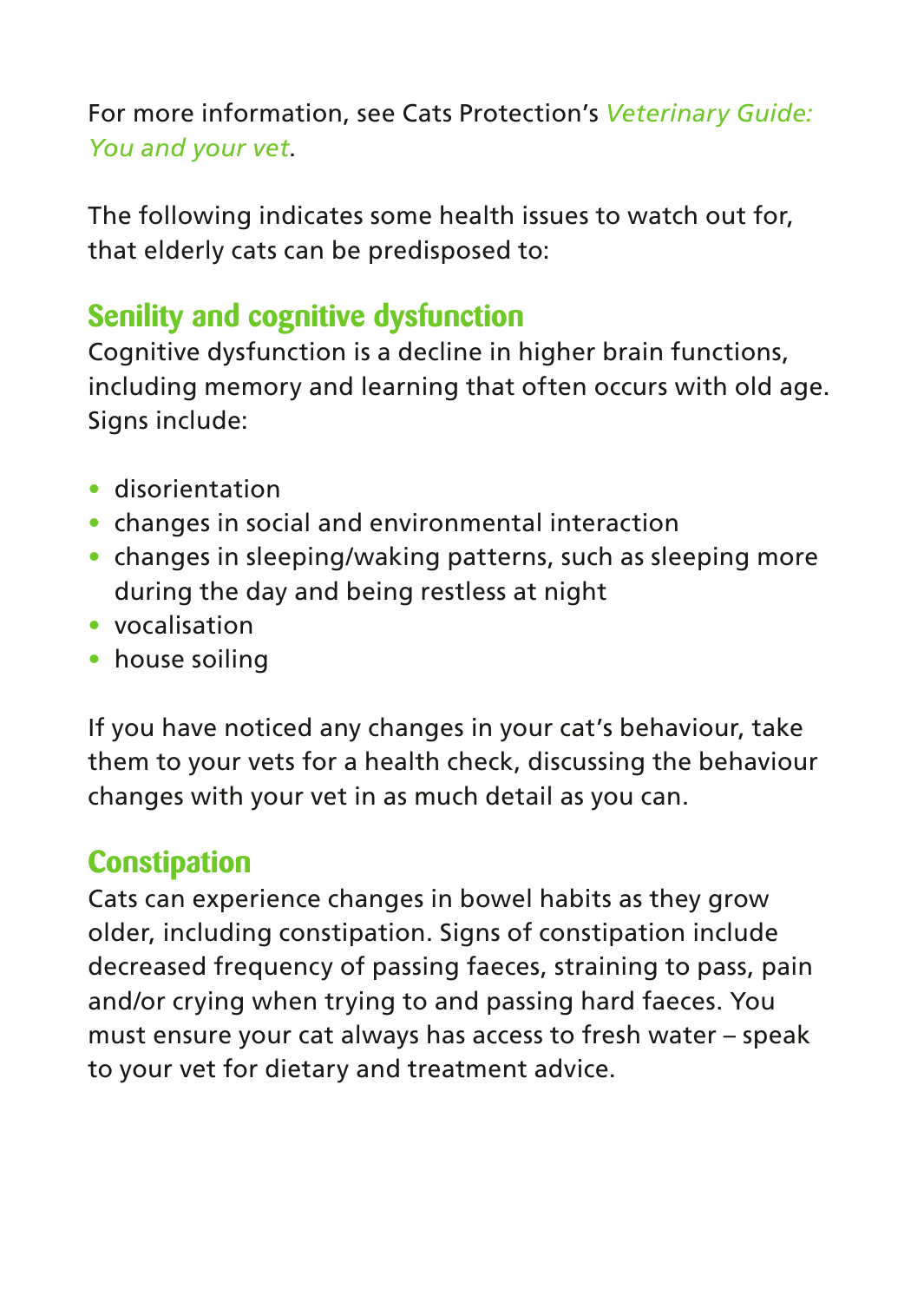#### **Deafness**

Deaf cats compensate for their lack of hearing by using their other senses, so deafness in cats often goes unnoticed. Signs of deafness may include:

- **•** no response when called or to loud sounds
- **•** being easily startled
- **•** loud miaowing
- **•** signs of dizziness or disorientation

Signs of ear disease which may cause deafness include:

- **•** shaking the head
- **•** clawing at the ear
- **•** pus, discharge or an unpleasant odour from the ear

For more information on how to help your deaf cat, see Cats Protection's *Veterinary Guide: Cats with disabilities*.

#### **Dental disease**

Older cats need regular dental health checks to check for signs of dental disease, including tartar build up and red, inflamed gums. Speak to your vet about health checks and preventative care for your cat's teeth. For more information on diagnosis and treatment, see Cats Protection's *Veterinary Guide: Teeth and oral health*.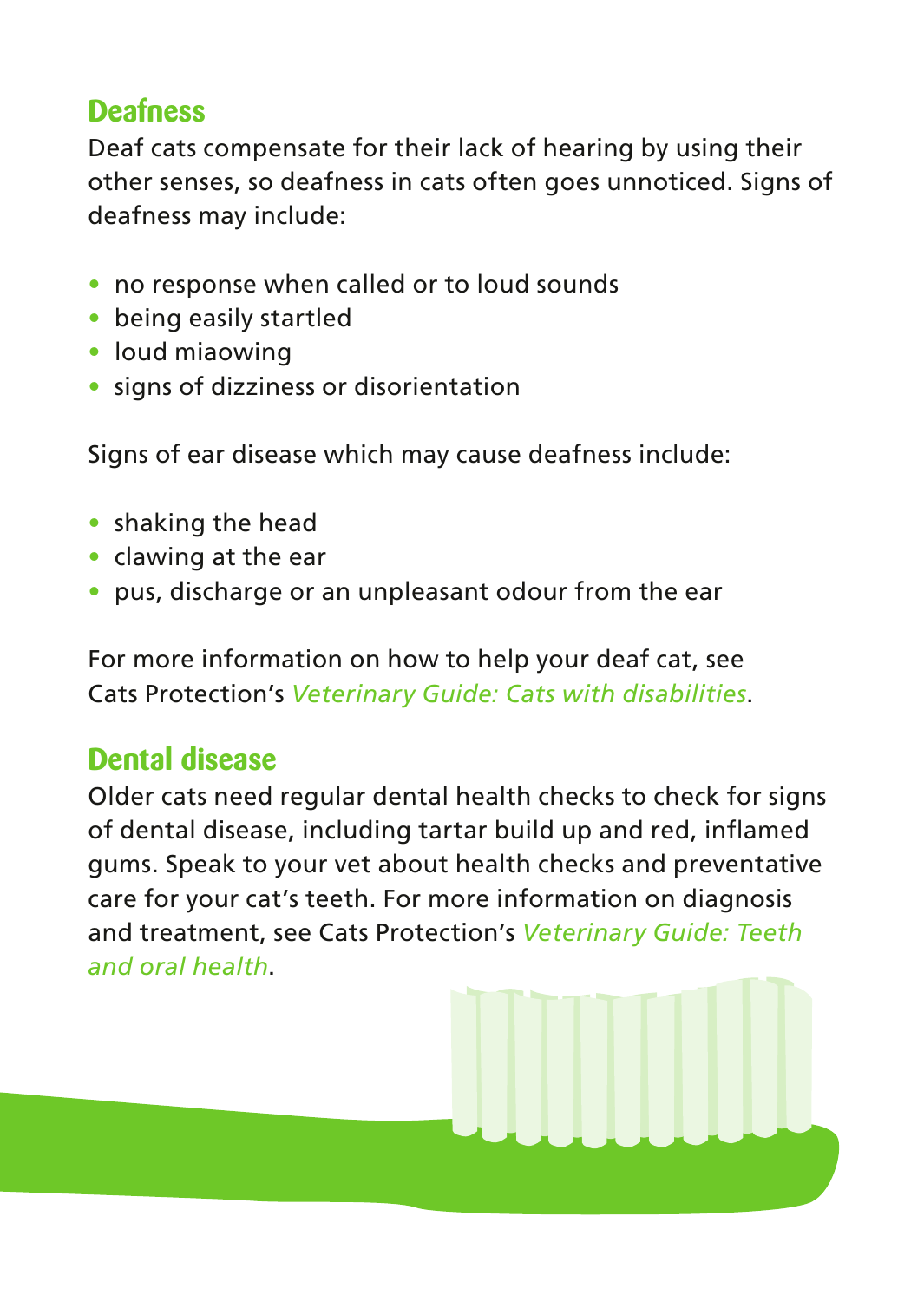#### **Diabetes mellitus**

This condition affects the control of blood sugar levels and usually occurs in middle-aged and older cats, particularly those that are overweight. The signs of diabetes can be similar to a number of other diseases and include:

- **•** increased thirst and/or appetite
- **•** passing more urine
- **•** weight loss
- **•** lethargy/weakness
- **•** vomiting
- **•** being more prone to other infections eg skin or urinary tract infections

Diabetes is often treated more successfully if detected and treated in the early stages. For more information see Cats Protection's *Veterinary* 

*Guide: Diabetes*.

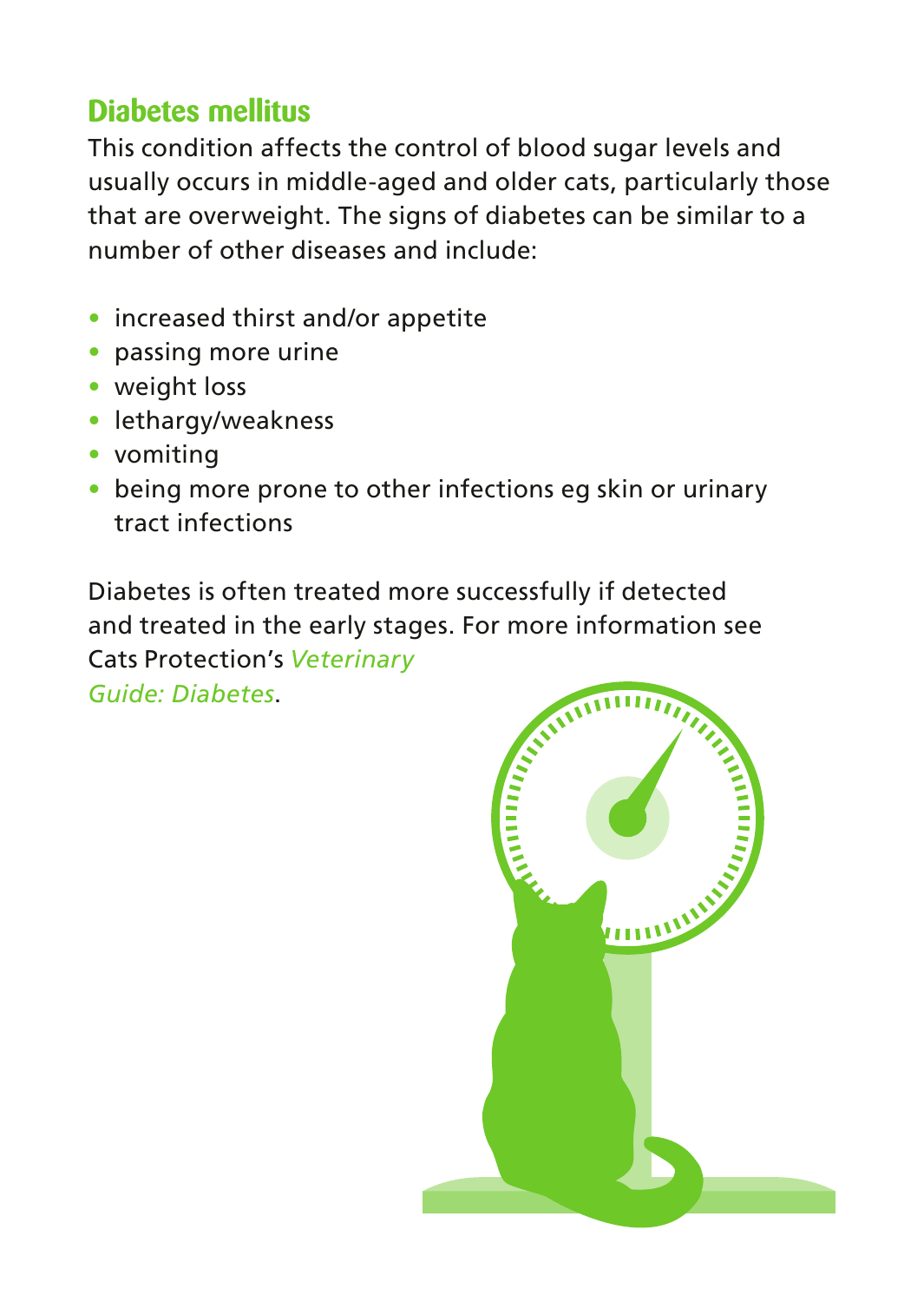#### **Hyperthyroidism**

The thyroid is made up of two glands located on either side of the windpipe at the base of your cat's neck. It helps to regulate metabolic rate. In some cats, the thyroid becomes overactive which speeds up the metabolism. Hyperthyroidism mainly affects cats over the age of 10 and can occur in either or both of the glands. The signs may vary from cat to cat, but most commonly include:

- **•** increased appetite and/or thirst
- **•** weight loss
- **•** behavioural changes such as hyperactivity, restlessness and being more vocal
- **•** vomiting
- **•** diarrhoea
- **•** poor coat condition

If you notice any of these symptoms, take your cat to see your vet for a health check. Once a cat is treated for hyperthyroidism, they will return to normal fairly quickly in most cases. If the disease has been detected and treated early on the cat often lives several more years. Untreated, it can damage other organs. For more information on diagnosis and treatment see Cats Protection's *Veterinary Guide: Hyperthyroidism*.

#### **Kidney disease**

Disease of the kidneys is one of the most common problems affecting middle-aged and older cats. Unfortunately, damage to the kidneys is irreversible and tends to worsen over a period of time. However, with the help of various treatments, affected cats can often maintain a good quality of life for several months or years. Most cats do not show signs of chronic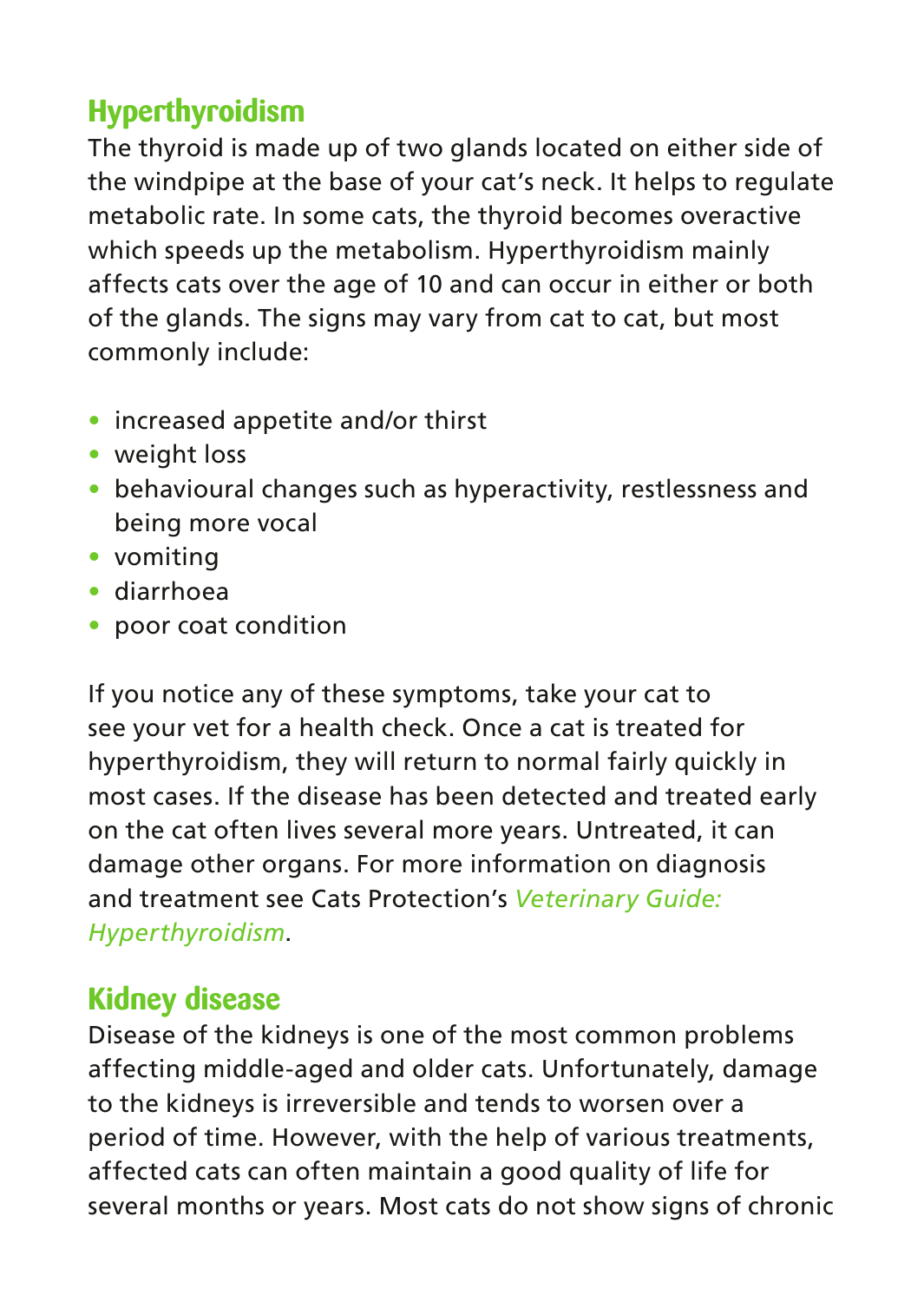kidney disease until 75 per cent of the kidneys have been damaged. Signs can vary between individuals but the most common signs are:

- **•** increased thirst
- **•** passing more urine
- **•** poor appetite
- **•** weight loss
- **•** poor coat condition
- **•** vomiting
- **•** lethargy
- **•** depression
- **•** bad breath

Many vets will try to diagnose kidney disease in its early stages, before clinical signs develop, by offering cat owners the option of urine and blood tests for their older cats at routine checkups or vaccinations. By doing this, early dietary management or other treatment may significantly extend an affected cat's life expectancy and quality of life. For more information on diagnosis and treatment see Cats Protection's *Veterinary Guide: Kidney or renal disease*.

#### **Cancer**

Cats can develop different types of tumours which may either be benign – not usually harmful – or malignant – faster growing and usually harmful. Sometimes the tumours can spread to other areas of the body. It is a good idea to regularly feel all over your cat's body for any lumps or bumps. Other signs of cancer vary dependent on the organ affected, but can include weight loss, increased thirst, passing more urine, depression, poor coat condition, vomiting and/or diarrhoea.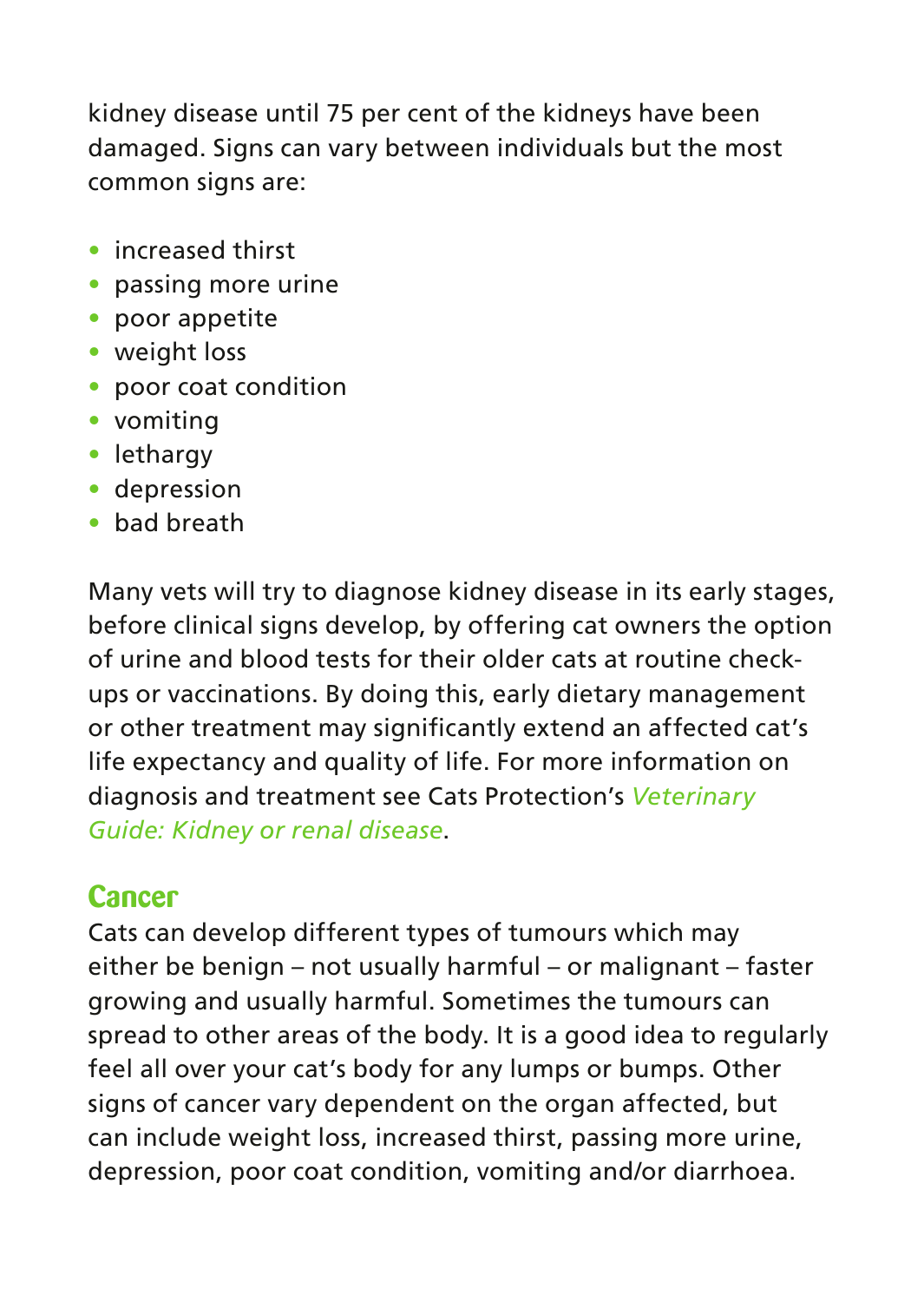#### **Arthritis**

The term 'arthritis' means inflammation of the joint and this condition is extremely common in cats. However, it often goes unnoticed as owners think the cat is just slowing down with age, when it is actually a very painful condition. It is worth getting your cat checked regularly as treating chronic problems like arthritis will make a huge difference to their quality of life. The main signs shown in cats are:

- **•** a change in behaviour, for example:
	- grumpiness, reduced interaction or tolerance with people – the discomfort associated with arthritis can be a cause of aggression in cats
	- not using the litter tray if the sides of the tray are too high for your cat to easily get into
	- reduced interest in play
- **•** difficulty grooming, especially the middle of the back and tail
- **•** increased stiffness immediately after resting which gets better with movement
- **•** stiffness, lameness and reduced mobility an unwillingness to jump or climb

If your cat is overweight, this can make arthritis worse so it is very important to ensure they maintain an ideal weight. Regular, moderate exercise will also help – play is the best way to achieve this.

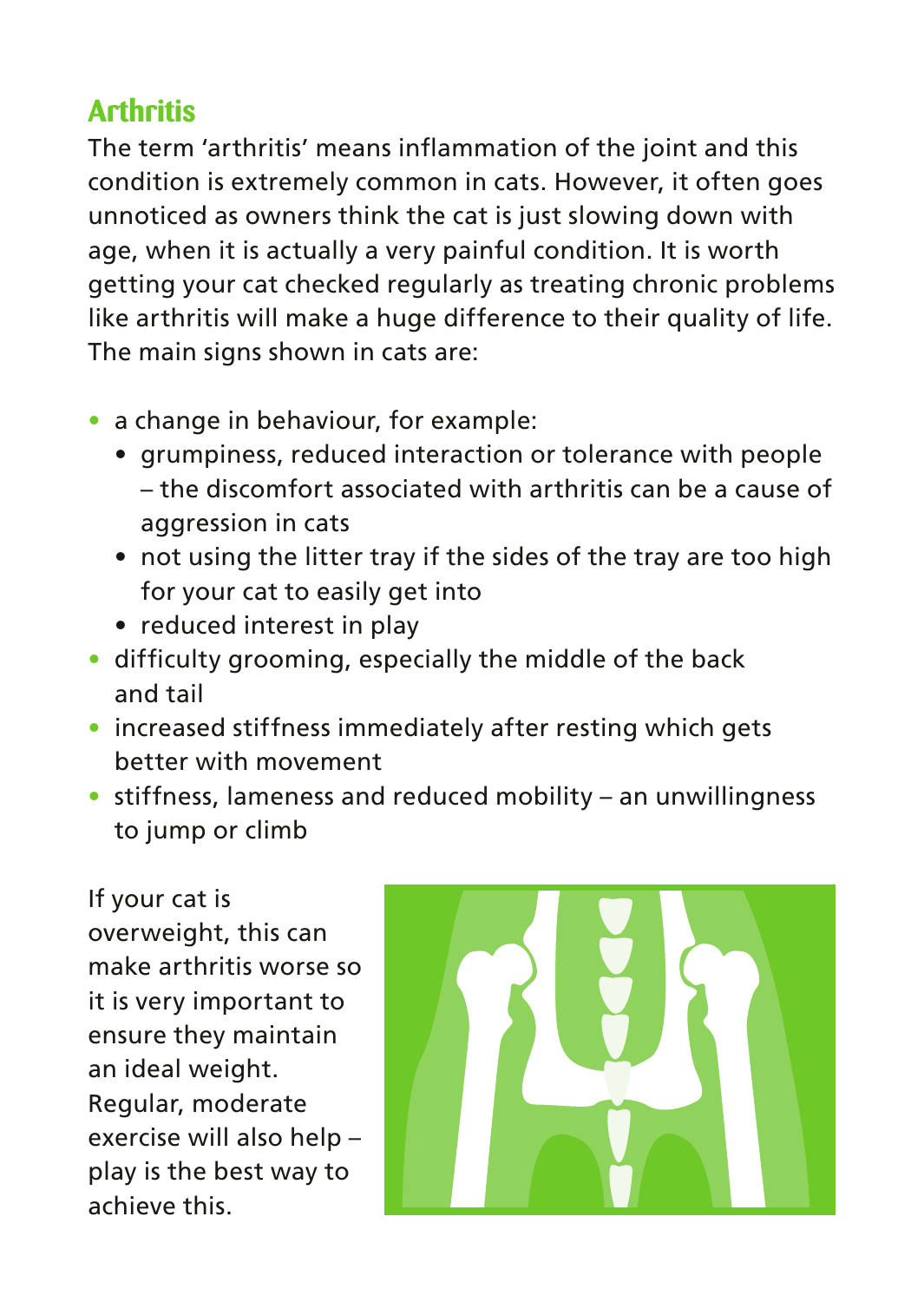Arthritis is an ongoing problem and cannot be cured. However, in many cases it can be managed successfully allowing your cat to be mobile, pain-free and to lead a reasonably active life. For more information see Cats Protection's *Veterinary Guide: Arthritis*.

#### **Hypertension**

In cats, high blood pressure – known as hypertension – often occurs in association with another underlying disease – for example, cats suffering from kidney disease or hyperthyroidism often have some degree of hypertension as well. It can also occur as a primary problem in itself. The organs most vulnerable to the effects of high blood pressure are the eyes, kidneys, heart and brain. Initially there may be very few signs of high blood pressure, particularly if it is the primary problem but sometimes the signs can occur very suddenly. Signs of hypertension include:

- **•** blindness
- **•** changes inside the eye, including bleeding
- **•** disorientation
- **•** seizures

Many cats can go on to lead relatively normal lives following diagnosis and stabilisation of hypertension, but this will depend on the type and severity of any underlying disease. If left untreated, these signs can become permanent so seek veterinary advice as soon as possible. For more information see Cats Protection's *Veterinary Guide: Hypertension*.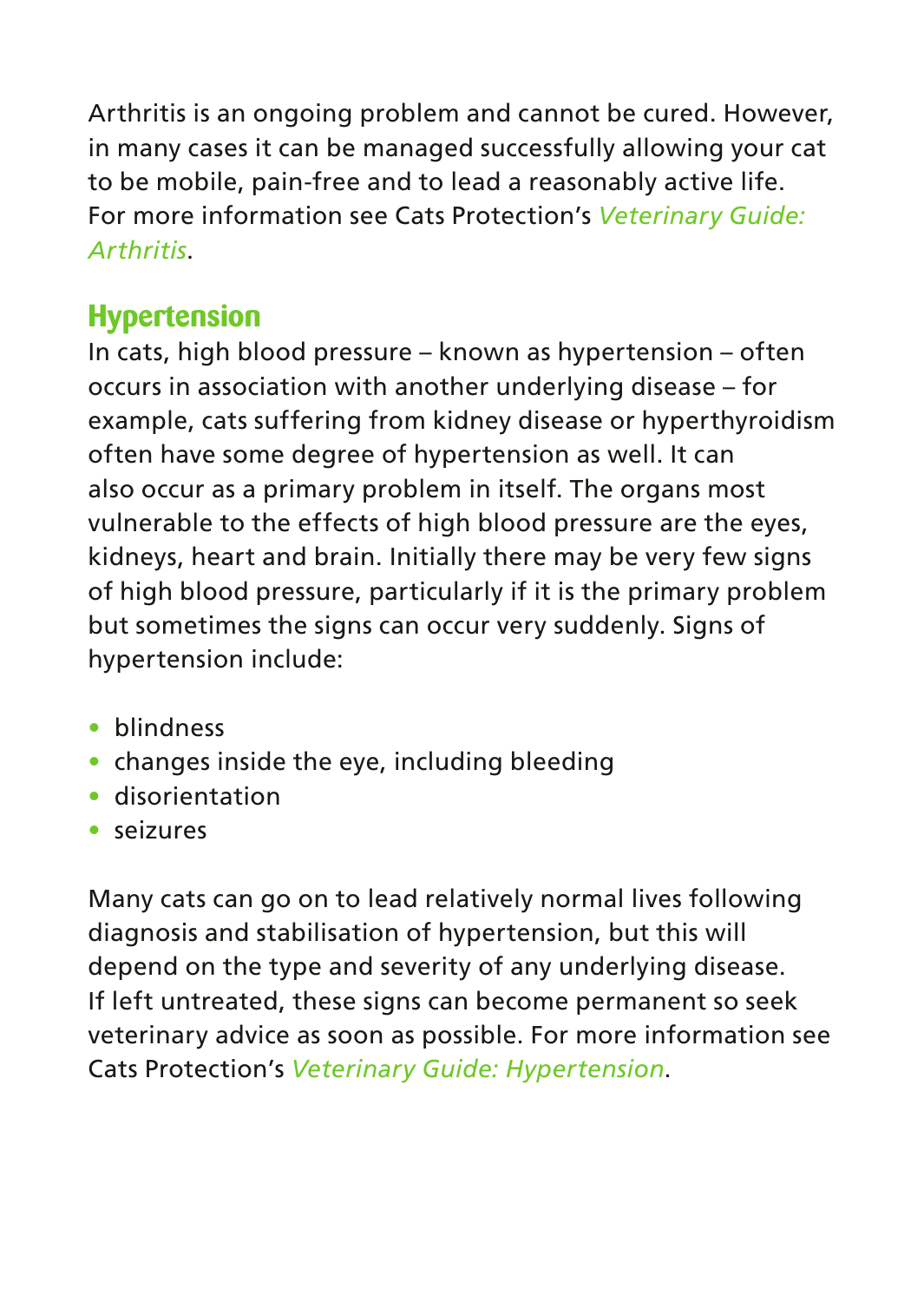### **Cat-friendly homes for the elderly feline**

There are a number of small changes that can be made to your home which will have a big impact on the quality of your cat's life. While a number of older cats appear to be 'as young as they feel' with many still showing kitten-like behaviours, others can benefit from a few home tweaks that ensure that all their resources are within easy reach.

### **What you can do to help an older cat**

#### **Microchip**

Make sure your cat is microchipped in case they become disorientated or goes missing. A microchip carries a unique number linked to a database holding your contact details, allowing you to be quickly traced should they stray and be scanned. See Cats Protection's *Essential Guide: Microchipping* for more information.

#### **Beds**

Allow your cat to reach favourite places to rest by strategically placing boxes or items of furniture for them to climb. Make sure they have a variety of cosy, well-padded beds in safe warm places that can be readily accessed. Your cat may enjoy the hammock-style radiator beds as they are very warm.

#### **Somewhere to perch up high**

Older cats can find it difficult to make accurate calculations when jumping and are not as agile as they used to be, especially if they are stiff, in pain or have arthritis. Provide easy ways for cats to access their favourite areas, such as using a ramp or small foot stool to give them access to high surfaces. Make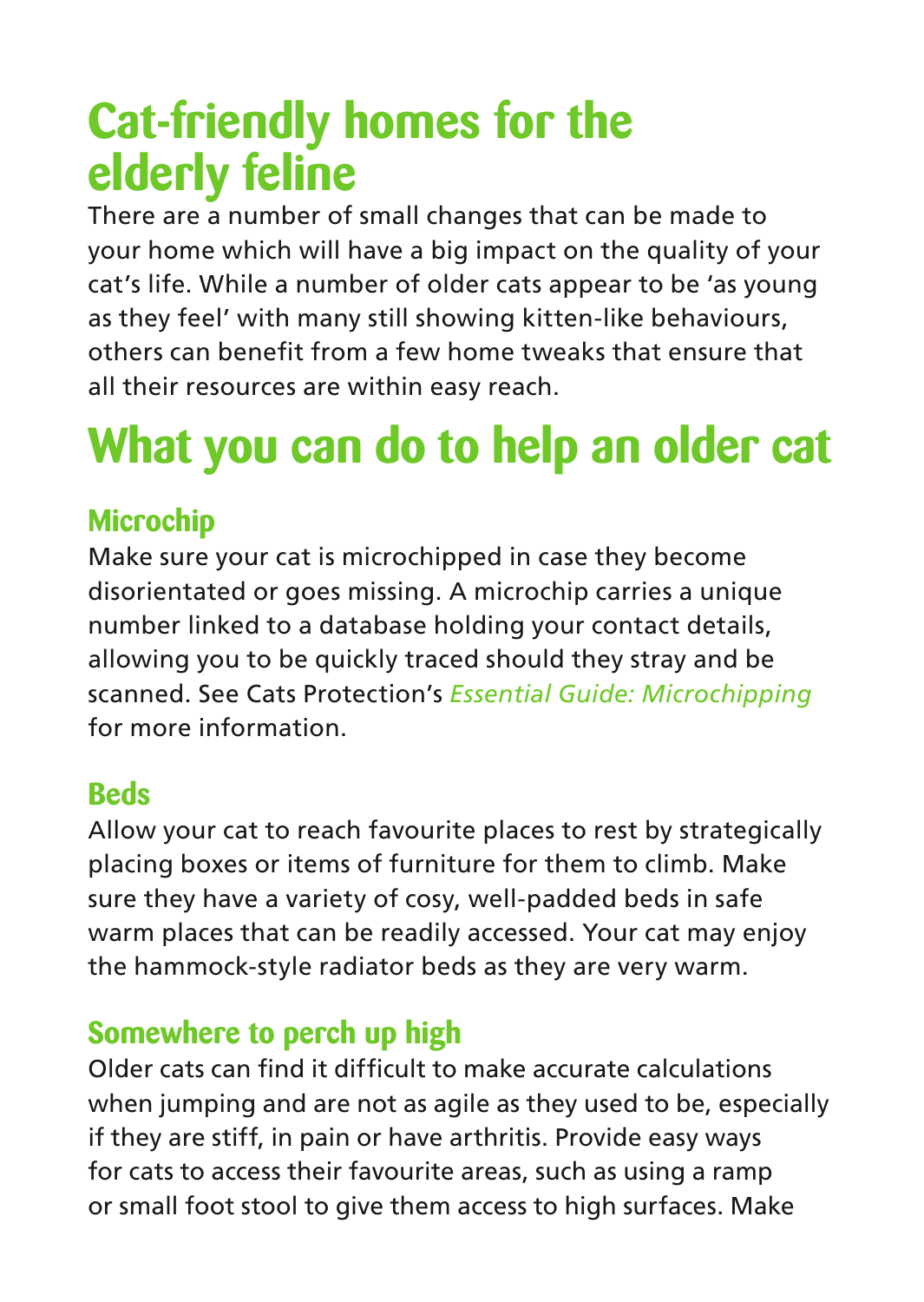sure it is wide enough and you could also cover it in carpet to give extra grip. It is a good idea to fashion some sort of crash mat underneath the ramp, in case the cat falls. Cushions under windowsills act as crash mats for uncoordinated or wobbly cats.

#### **Litter trays and toileting**

Provide several litter trays in the house at all times, even if your cat has toileted outside all of their life. There are many occasions when an older cat will need an indoor litter tray, such as when it's raining outside, if the normal toileting site has frozen over and is hard to dig, or if they feel intimidated by other neighbouring cats. Place the litter trays in quiet, safe areas of the home.

Providing a large tray gives the cat plenty of space to move around inside. Make sure the tray has a low side so they can get in and out more easily. Some litter types that were acceptable as an adult may be too coarse for older cats. Don't make any sudden changes, but provide additional trays with 3cm of soft, fine litter that they will find more comfortable under their paws.

Older cats are less able to defend themselves or a territory and as a result may become more anxious or dependant on their owners. Some cats will feel reassurance from owners that accompany them outside so they are protected against the neighbouring cats.

If your cat still prefers to toilet outside, provide a newly dug over border as close to the house as possible and maintain it regularly.

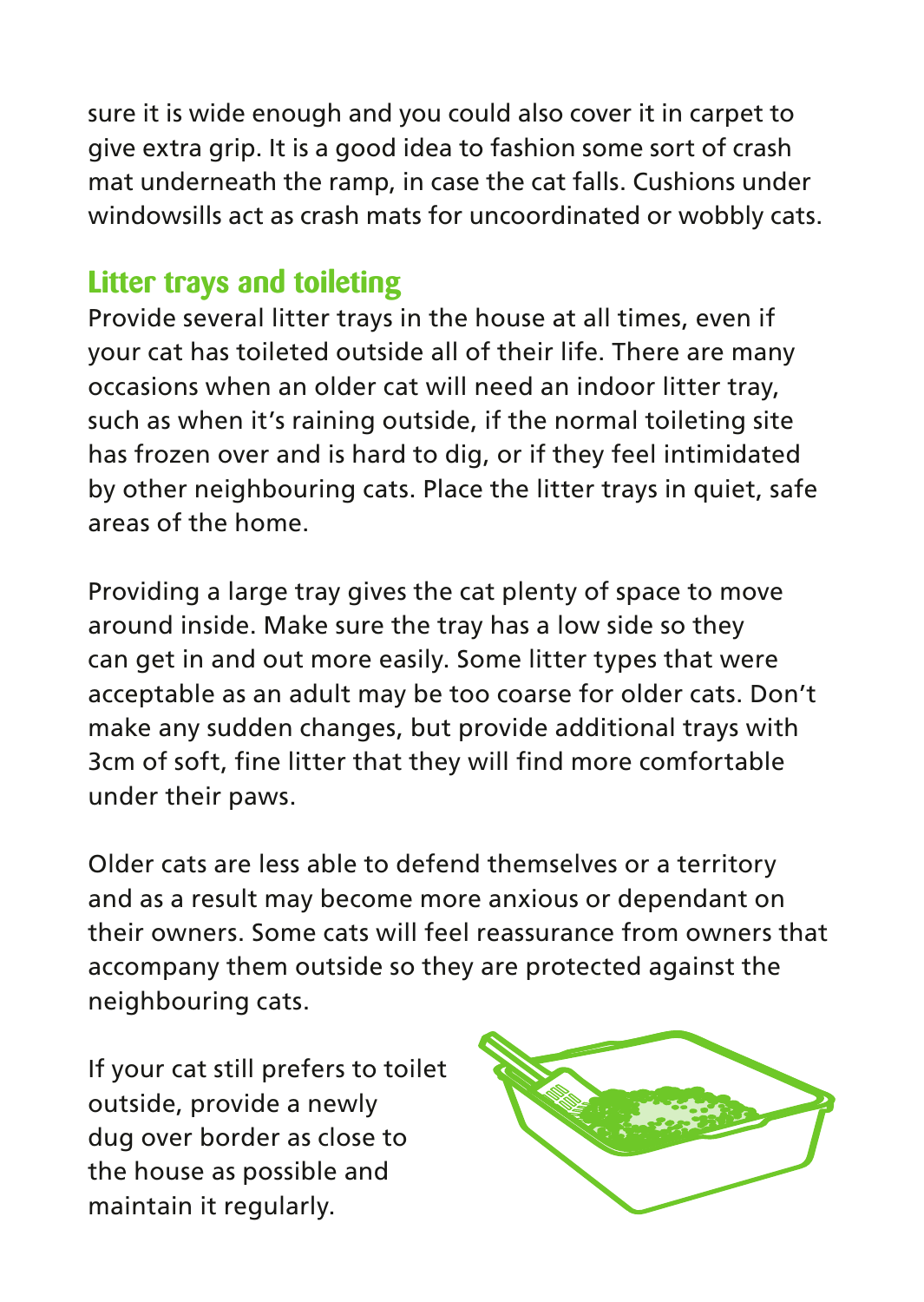#### **Water and food bowls**

Place water and food bowls in a variety of easily accessible locations around the house, both upstairs and downstairs so they are easy to find and they don't have to walk up and down stairs just to get food and water. Speak to your vet about the most appropriate diet for your older cat.

#### **Playtime**

Older cats still like to play, but they need more gentle, brief games than when they were younger. Use toys that are unlikely to intimidate them, such as a feather attached to string that is slowly moved past them. Experiment with different toys to see what captures your cat's attention. Even if they only watch or slowly swipes the toy with a paw, it is still important beneficial mental stimulation.

#### **Regular grooming**

As older cats may struggle to look after their coats, additional help and gentle grooming will help to keep your cat's skin healthy and gives you some valuable bonding time with your cat. Stroking a cat is a great de-stressor and may lower an owner's blood pressure.

#### **Scratching posts**

Cats may still want to scratch but can find it difficult as they age. You could provide a horizontal scratching post or one with a lower gradient and softer material such as carpet, which they may find easier. Remember to check their claws regularly.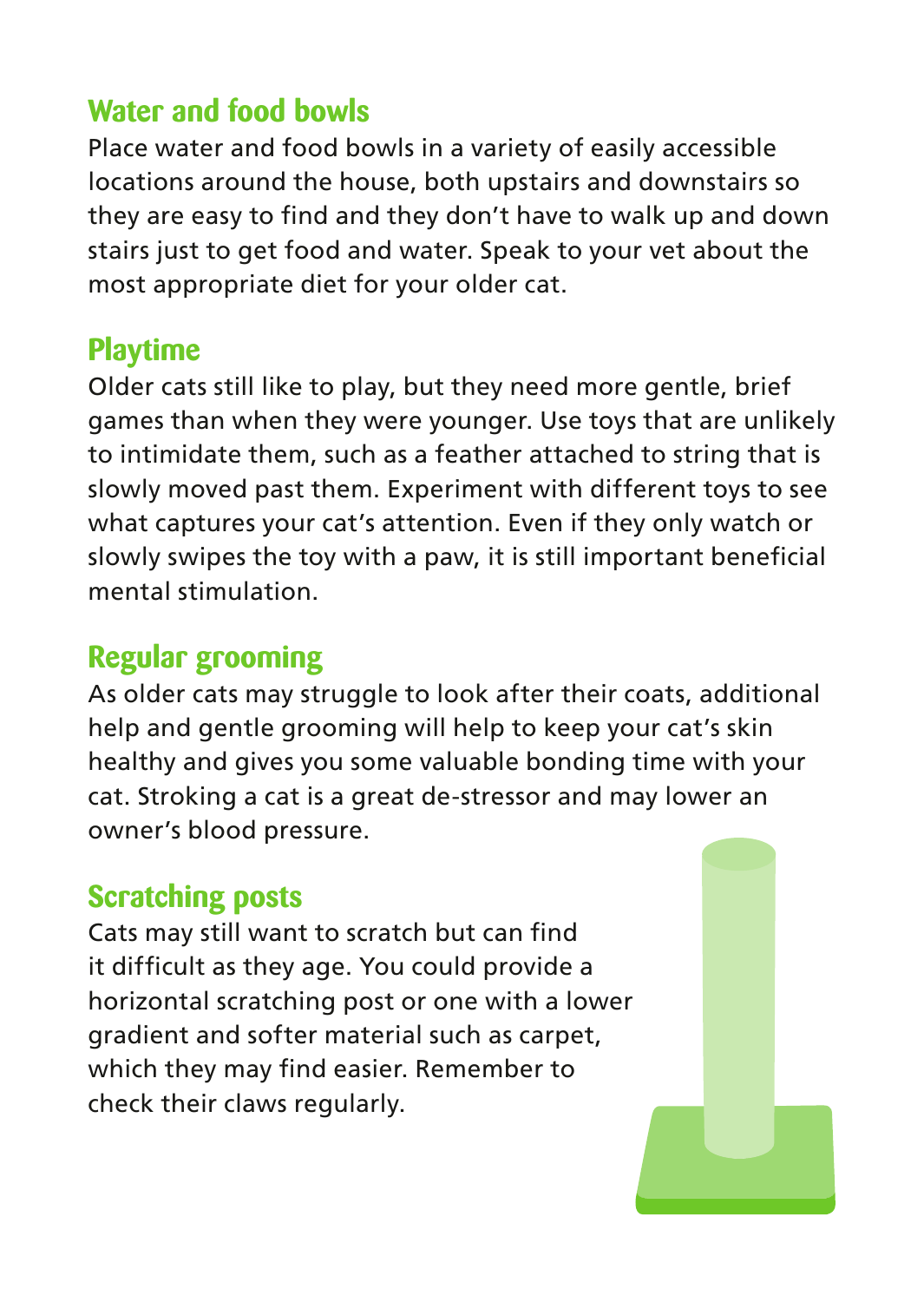#### **Routines**

Cats are creatures of habit and this characteristic becomes more pronounced as they age. They prefer a familiar, regular routine to provide predictability. Where possible, avoid moving furniture so that your cat's environment is familiar and they can easily find their way around your home.

#### **Veterinary care**

Seek veterinary advice early if you are worried. Remember, many of the disorders that affect older cats can be treated and managed to allow your cat a happy and content life, particularly when treatment is sought early. However, inevitably there may come a time when your cat is in continual pain, discomfort or distress, and the most loving and courageous way you can show them how much you care is to end their suffering. See Cats Protection's *Essential Guide: When to let go* for further information.

#### **Your elderly cat and you**

Caring for an older cat in their twilight years brings a tremendous joy and many owners actively decide to adopt an older cat because of the endearing qualities they can offer. With their wandering days behind them, older cats tend to stay closer to home and appreciate gentle affection. Owners often comment on the special relationship they have with their older pet, enhanced by some simple measures and an understanding of their needs.

#### **Learn more about your cat online!**

**Take a look at our free interactive tool to help you understand cats' origins and their behaviour within our homes. http://learnonline.cats.org.uk/content/ufo**